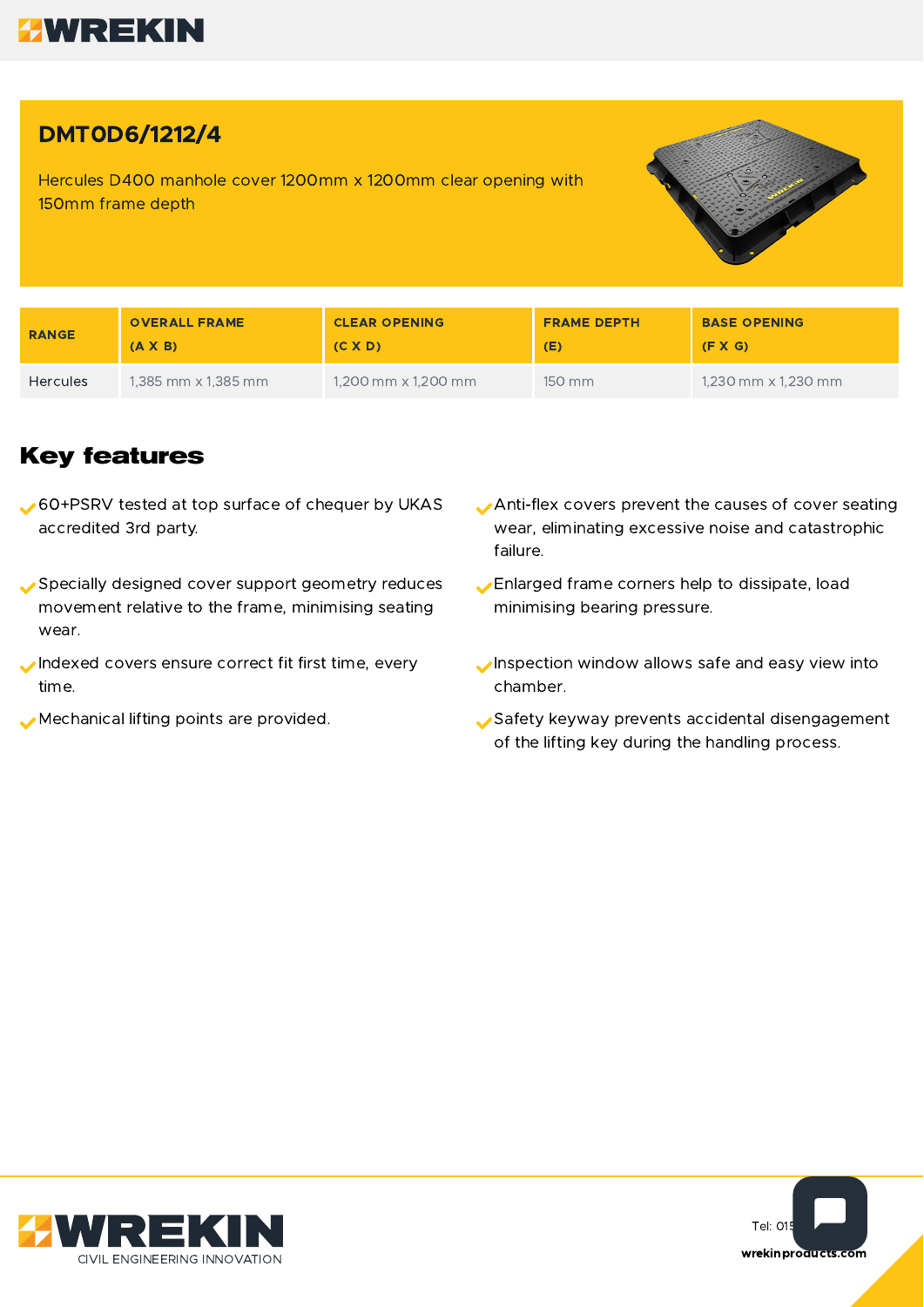# **HWREKIN**



## **General information**

| Stock code              | DMT0D6/1212/4   |
|-------------------------|-----------------|
| <b>Primary material</b> | Ductile iron    |
| Range                   | <b>Hercules</b> |
| Category                | Manhole cover   |
| <b>Flanges</b>          | 4               |

## **Standards, classes and groupings**

| <b>Standards</b>       | <b>BS EN 124</b><br>CD 534 |
|------------------------|----------------------------|
| <b>BS EN 124 Class</b> | D400                       |



Tel: 01543 440 440 wrekinproducts.com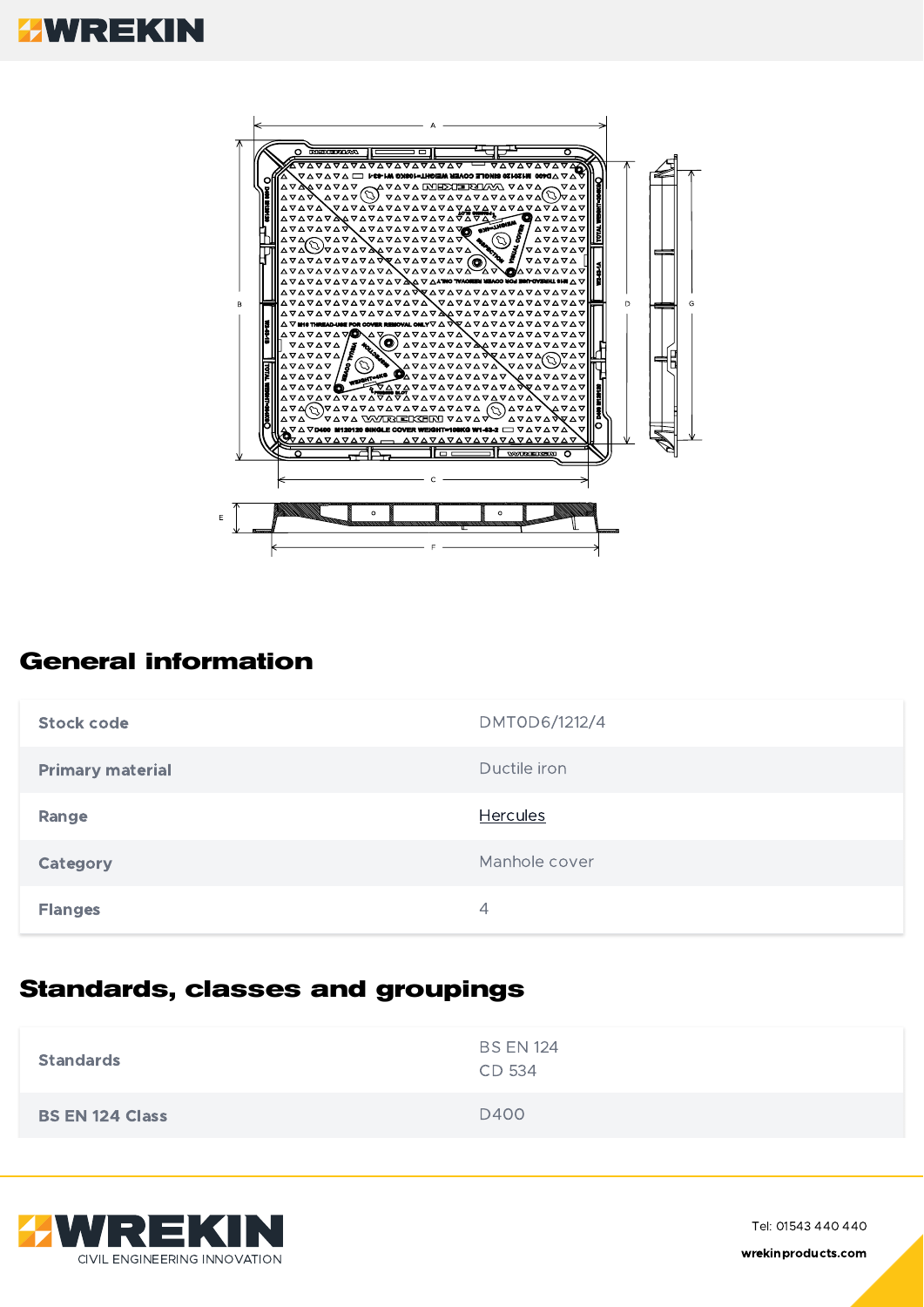

BS EN 124 Group 4

## **Dimensions**

| <b>Frame shape</b>              | Square   |
|---------------------------------|----------|
| <b>Manhole shape</b>            | Square   |
| <b>Overall frame length (A)</b> | 1,385 mm |
| <b>Overall frame width (B)</b>  | 1,385 mm |
| <b>Clear opening length (C)</b> | 1,200 mm |
| <b>Clear opening width (D)</b>  | 1,200 mm |
| Frame depth (E)                 | 150 mm   |
| <b>Base opening length (F)</b>  | 1,230 mm |
| <b>Base opening width (G)</b>   | 1,230 mm |

#### **Notes**

BS EN 124 and CD 534 apply to products with a clear opening up to 1 metre. The Hercules range of access covers have a clear opening greater than this, however load capability and design features exceed the requirements of these documents.

Please note that Hercules 1,200 x 1,200mm cover is the only cover in the range to have keyholes for manual lifting.

All values stated are nominal within 2.5% tolerance.



Tel: 01543 440 440 wrekinproducts.com